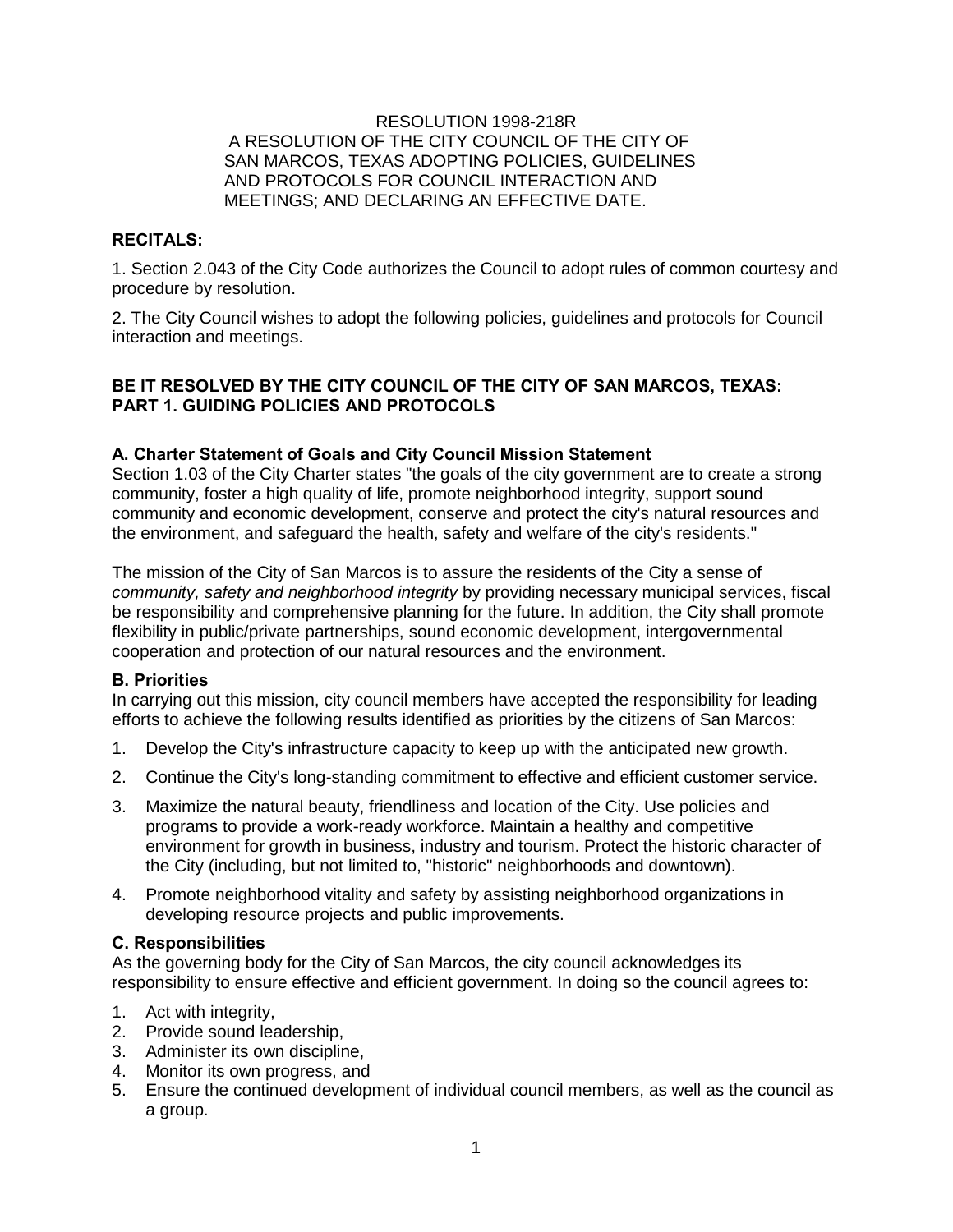## The following policies will serve to guide the activities and attitudes of the city council.

## PART 2. GUlDELlNES FOR INTERACTION

In service to the City of San Marcos and in support of ethical, efficient and effective government, city council members adopt the following guidelines.

### A. Communication

- 1. Demonstrate respect and courtesy for others in all interactions.
- 2. Listen for understanding and stay open to all points of view.
- 3. Challenge, with consideration, people's ideas, not the people themselves.
- 4. Leave egos and personal agendas at the door.
- 5. Self-monitor and correct negative verbal and non-verbal communication.

## B. Knowledge

- 1. Be well informed about the public's needs, challenges and resources.
- 2. Share information about items of mutual interest.
- 3. Use good judgment in making decisions no "pressured" decisions.
- 4. Ask questions to identify the interest behind a stated position.
- 5. Continually consider the future ramifications of each decision.

### C. Efficiency

- 1. Make the best and most efficient use of resources.
- 2. Make and keep time commitments.
- 3. Study issues carefully prior to group discussion whenever possible.
- 4. Encourage participation with clearly defined time limits.
- 5. Emphasize strategic leadership rather than administrative detail.'

### D. Effectiveness

- 1. Be accountable to the public for accomplishment of stated objectives.
- 2. Monitor the governing body's processes and performance on an ongoing basis.
- 3. Retrain and redevelop as needed to insure the continuity of its governance capability.
- 4. Make collective rather than individual direction and decisions and support those decisions made.
- 5. Honor institutional commitments, revisiting these decisions only if substantive changes in law, finances or environment require.

## PART 3. FORM OF GOVERNMENT

## A. Introduction.

1. Of the 290 home rule cities in the state, nearly 87 percent operate under the councilmanager form of government. The basic structure of the council-manager form of government is similar to that of a private corporation where the stockholders elect a board of directors which then hires a president to run the company. Under the council-manager plan, the voters elect a city council, which in turn hires a city manager to administer the city's day-to-day affairs.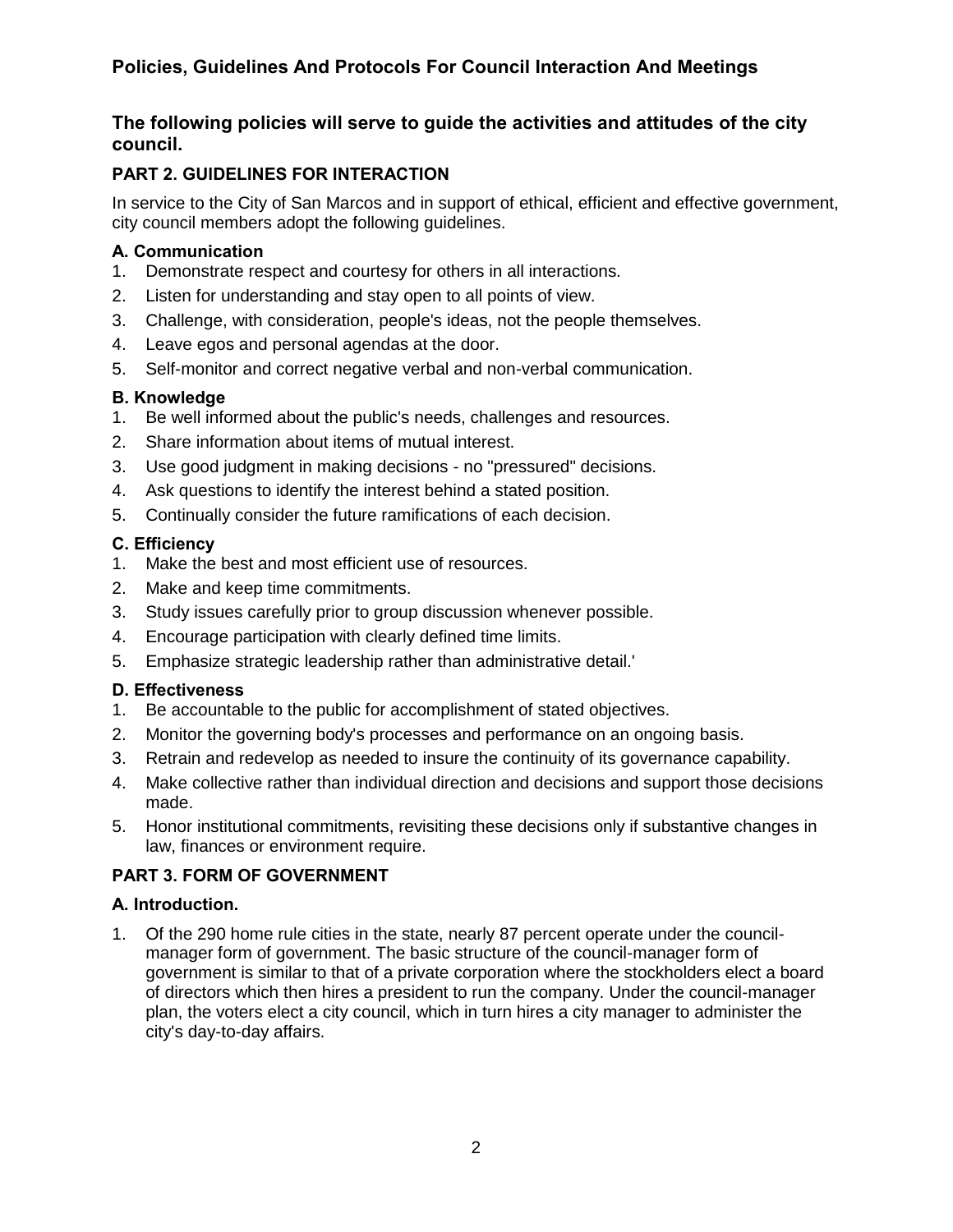2 In a council-manager city, as in any other, the city council serves as the legislative body. Under the council-manager plan, the mayor and council members have no administrative duties. These are vested in the city manager, who is responsible for directing the workforce and programs of the city in accordance with ordinances, rules and regulations adopted by the city council.

### B. Roles and Responsibilities

### 1. Mayoral Responsibilities.

The mayor, or in his/her absence, the mayor pro-tern or deputy mayor pro-tern, serves to coordinate and connect all parts of the system of city government to improve interactions and insure clear communication between the city council, city manager, the staff and the public. The mayor is also the community spokesperson in regional, state or national matters. The mayor/mayor pro-tern:

- a. Presides as chairperson for city council meetings;
- b. Establishes and enforces appropriate time limits;
- c. Insures that the council acts according to its own policies and procedures;
- d. Acts as the council's primary spokesperson on decisions made by the council;
- e. Preserves meeting decorum and order;
- f. Encourages dialogue on strategic matters by all council members;
- g. Mediates conflicts that arise or designates a mediator as needed;
- h. Helps orient new council members and encourages ongoing education of existing council members;
- i. Has a vote on agenda items and has a voice in matters requiring council action; and
- k. Works to ensure positive relationships and an effective governing body.

### 2. Council Responsibilities.

The city council members act as community trustees and ensure that the long term interests of the San Marcos community are addressed. The council functions as a single voice, and provides a link between city government and the citizens. Council members:

- a. Initiate and review policies based on their shared values-- These policies will reflect the needs of the city of San Marcos;
- b. Establish short and long-term goals;
- c. Have a vote on agenda items;
- d. Recommend agenda items of strategic importance to the City of San Marcos;
- e. Approve and monitor progress made on plans and programs;
- f. Evaluate the effectiveness and efficiency of city government;
- g. Respond promptly to community as well as city management concerns;
- h. Study issues brought before-the council and be prepared to engage in knowledgeable discussion and cast an informed vote when required;
- i. Make appropriate referrals to city staff regarding citizen inquiries and complaints;
- j. Promote citizens' participation and sense of ownership in the community;
- k. Make collective decisions in the best interest of the citizens of San Marcos;
- l. Adhere to these policies and procedures;
- m. Evaluate their own processes and performance on an ongoing basis; and
- n. Celebrate and communicate successes;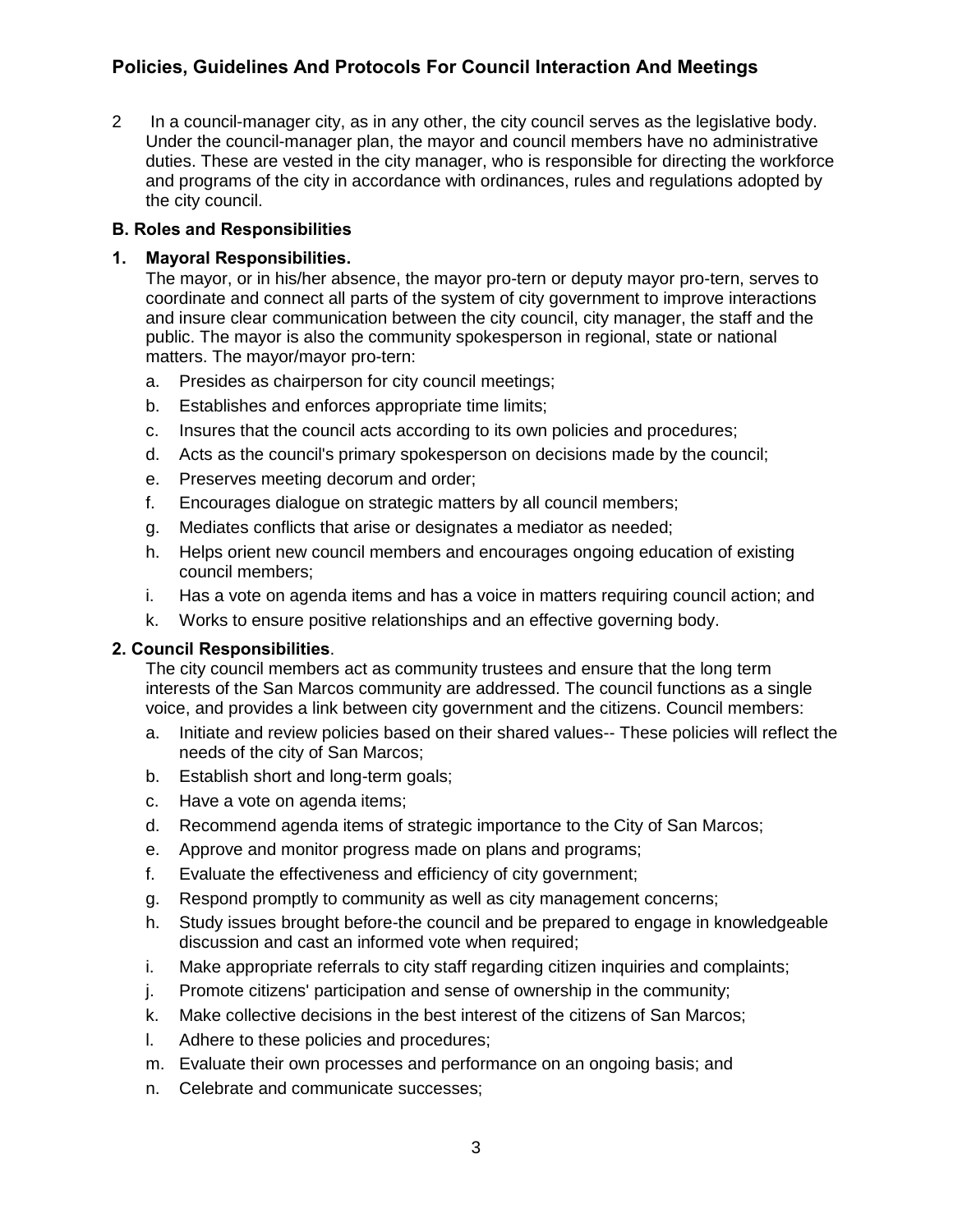### 3. -City Manager Responsibilities.

The City Manager serves as the chief executive officer of the city-and is responsible for the administration of the city's businesses. He/she coordinates the activities of the various departments of the city based on the priorities established by the city council.

The City Manager is the primary link between the city council and the professional staff. The City Manager:

- a. Supervises all municipal employees and programs;
- b. Provides information to the city council to facilitate its ability to make informed decisions in the best interests of the community;
- c. Prepares and submits the annual budget to the city council;
- d. Keeps the city council fully advised of the financial condition and needs of the city;
- e. Processes and approves agenda materials for city council meetings;
- f. Provides staff resources to respond to the needs of the city council;
- g. Makes recommendations to the city council based on his/her knowledge of the needs of the organization and the community;
- h. Participates in city council meetings, but has no vote on matters being considered by the city council; and
- i. Implements the city council's stated ends through appropriate means.

### PART 4. CODE OF CONDUCT FOR MAYOR AND COUNCIL MEMBERS

- A. During the council meetings, council members shall preserve order and decorum, shall not interrupt or delay proceedings, and shall not refuse to obey the orders of the mayor or the rules of the council.
- B. Council members shall demonstrate respect and courtesy to each other, to city staff members, and to members of the public appearing before the council.
- C. Council members shall refrain from rude and derogatory remarks and shall not belittle staff members, other council members, or members of the public.

### PART 5. MEETING GUIDELINES

To ensure consistently productive meetings it is necessary to adopt procedures that give structure and support to the parliamentary procedures used by the council. The following Guidelines will be used to ensure effective, efficient meetings.

#### A. Pre-Meeting Activities

- 1. Agree on a regular meeting schedule, including time, date and place of meetings. Prepare a calendar for the year, or as far in advance as possible and provide information regarding which issues will be discussed/resolved. Post public notice at least 72 hours prior to the meeting.
- 2. Have prepared an agenda using the same format for all city council meetings. All agenda items to be included should be accompanied by clear, concise, timely, written summaries or fact sheets that show advance preparation and good policy analysis. Summaries should be consistent and include:
	- a. Brief sentence stating the reason for the report (request, etc.);
	- b. Concise statement of the issue or concern;
	- c. Bulleted list of report findings and conclusions;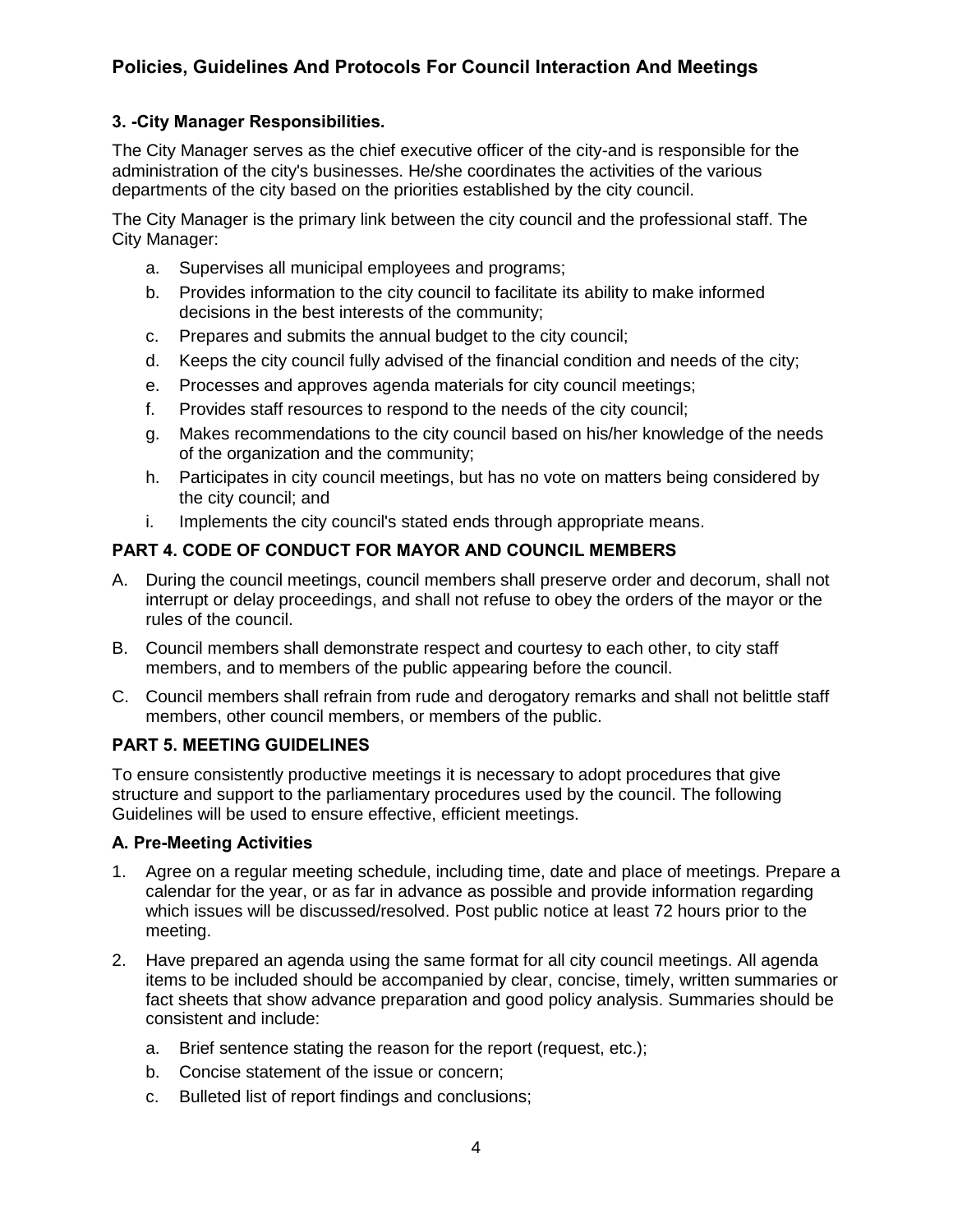- d. Recommendations, including action steps, for the council;
- e. How recommendations impact on financial status and current policy, long and shortterm; and
- f. Checklist of those people who have reviewed the report and their recommendations (city manager, council members, advisory groups, attorneys, etc.).
- 3. Distribute to council members a preliminary agenda by fax on the day the agenda is set. Distribute items likely to need considerable council attention one week prior to the council meeting.

### B. Agenda Packet

- 1. Using the agenda request form, staff will communicate all options considered and their recommendations on options being considered by the council
- 2. Account numbers and account names will be included on agenda request forms.
- 3. A map will be provided identifying the location of existing mobile homes hear the site of request for mobile home SUPs.
- 4. Back-up materials on subjects to be discussed in executive session will be provided in advance to council.
- 5. Maps shall be included when applicable.

### C. Meeting Activities

- 1. Call to order. The meeting is called to order at 7:00 p.m. All further activities will be governed by council policies and Robert's Rules of Order.
- 2. Roll call. A written record of all voting members present at today's meeting.
- 3. Opening Ceremonies (if any). At the beginning of the meeting, the Mayor and Council issue ceremonial proclamations and awards, then hear citizen comments.
	- a. Proclamations: Citizen and groups may elect to receive proclamations in forums other than council meetings.
	- b. Citizen communications: Persons wishing to address council may register to speak by filling out a speaker's form and noting the item on which they wish to speak. Only citizens who have signed up in advance of an agenda item being discussed will be recognized. To allow maximum participation, citizen comments should be limited to a total speaking time of three minutes per citizen. Written comments may be submitted throughout the meeting. Council will not engage in discussion with citizens during citizen communications. Specific factual information or an explanation of current policy may be made in response to an inquiry, but any discussion or decision must be limited to a proposal to place the item on a future agenda.
- 4. Review of Mission, Guidelines for Interaction and Citizen Communication Protocols. A copy of the Mission, Guidelines for Interaction and Citizen Communication Protocols will be attached to agenda. This sets the tone for a focused, productive meeting and reminds participants of the meeting ground rules.
- 5. Review of meeting time frames. As the presiding officer, the mayor will establish preliminary time frames for each agenda item and the meeting in general. These time frames will be shared at the beginning of each meeting and will guide the length of discussion of agenda items.